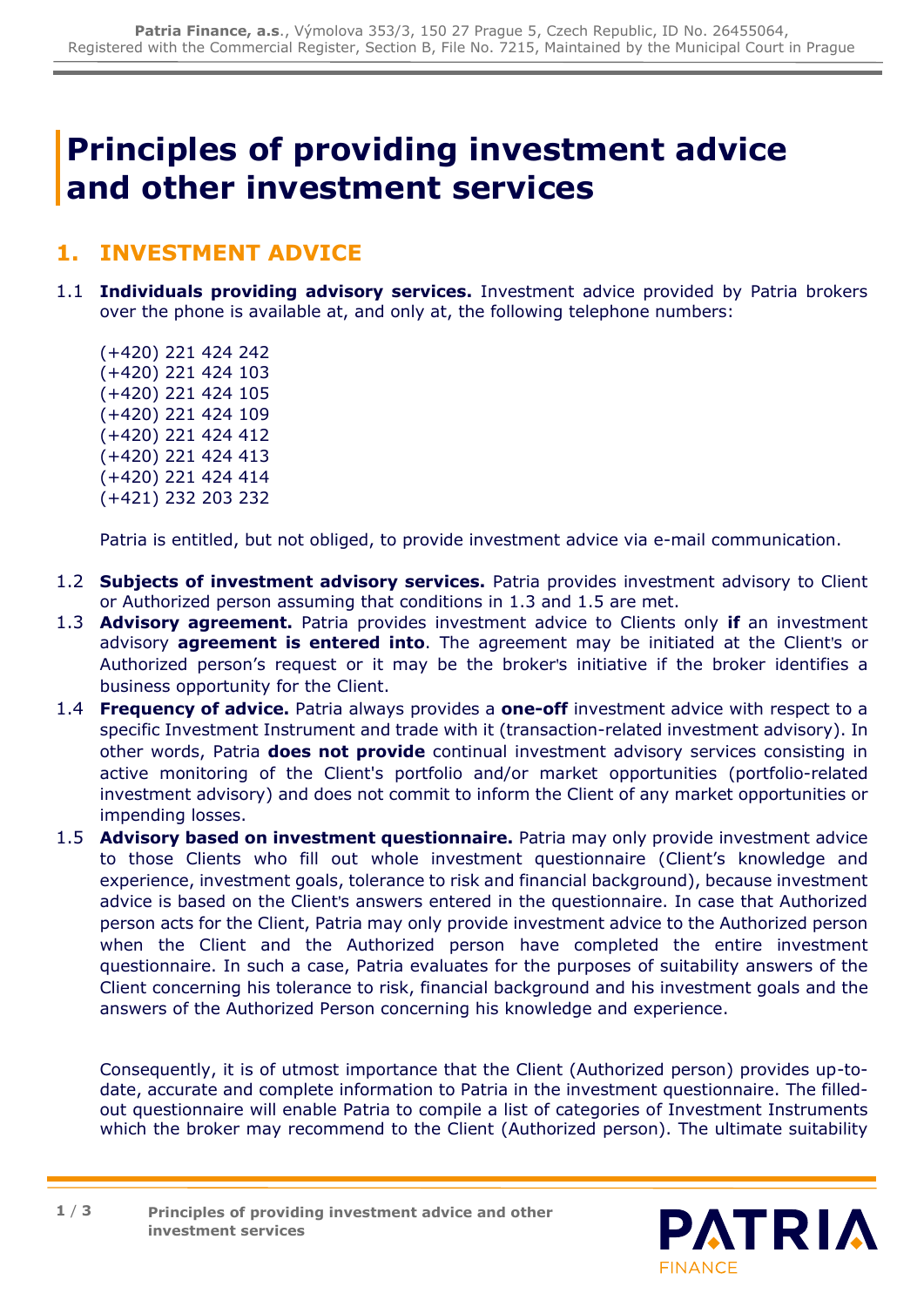of any particular Investment Instrument which the broker may recommend to the Client (Authorized person) is further determined by the broker on the basis of his or her knowledge of the current events in financial markets, the Client's short-, middle- and long-term expectations and estimates, the Client's situation, investment goals, aversion to risk and industry preferences gathered from the investment questionnaire and further elaborated on during the advisory interview.

- 1.6 **Nature of investment advice.** Investment advice provided by Patria is based on an extensive analysis of various types of Investment Instruments, primarily bonds (debentures), shares, collective investment securities, ETF, ETC, investment certificates, leverage certificates and warrants. The advice provided by Patria is not limited to the Investment Instruments issued or provided by entities which have a close connection or any other legal or economic relations with Patria. Nonetheless, Patria has such relations with some of these entities, which is outlined below in this document. Hence, the investment advice provided by Patria **is not independent** in terms of the applicable laws and regulations.
- 1.7 **Patria's relation to third parties.** Patria has the following relationships with the issuers of Investment Instruments. Patria has entered into contracts for distribution of collective investment securities with the companies defined in the document *[Conflicts of Interest Policy](https://cdn.patria.cz/Opatreni-k-omezeni-stretu-zajmu.en.pdf)  [Patria Finance a.s.](https://cdn.patria.cz/Opatreni-k-omezeni-stretu-zajmu.en.pdf)* and from which, according to it, Patria receives a consideration for distribution. Patria also provides investment advice with respect to Investment Instruments of issuers or asset managers of the respective funds which belong to the same Group as Patria, primarily: Československá obchodní banka, a.s., ČSOB Asset Management, a.s., investiční společnost and KBC Asset Management NV.
- 1.8 **Suitability Statement.** When providing investment advisory, before any transaction is made, Patria provides to the Client (or Authorized person in case the Client is represented by such) a Suitability statement in the form chosen by the Client in the Agreement. The Statement will contain information concerning the provided advice and how the advice given meets the preferences, goals and other characteristics of the retail Client (Authorized person). If a transaction regarding any given Investment Instrument is negotiated or an Order given by means of remote communication, which prevents the provision of the Suitability statement in advance, Patria may provide the Suitability statement immediately after the transaction is executed or the Order given, subject to the following conditions: (i) the Client will agree with the provision of the Suitability statement without undue delay after the transaction is executed/the Order given and, at the same time, (ii) Patria enables the Client to postpone the transaction/giving of the Order so that the Client may receive the Suitability statement in advance.
- 1.9 **Regular assessment of suitability.** Patria **does not provide** any regular evaluation of suitability of the Investment Instruments recommended to the Client to whom Patria has provided the investment advice.
- 1.10 **Third-party scoring.** If Patria offers any third-party Investment Instruments and distributes or refers to any information or promotion documents of such third parties, the documents may contain a product or risk score or any other suitability indicator or, as applicable, risk indicator used by the third parties in the provision of investment advice or other investment services. Considering the fact that the guidelines and procedures for the provision of investment services for the determination of the Client's profile and scoring of the individual Investment Instruments differ with respect to the individual securities brokers/dealers (investment firms), this external scoring may not be sufficiently instructive or binding for the investment advice provided according to Patria's guidelines.